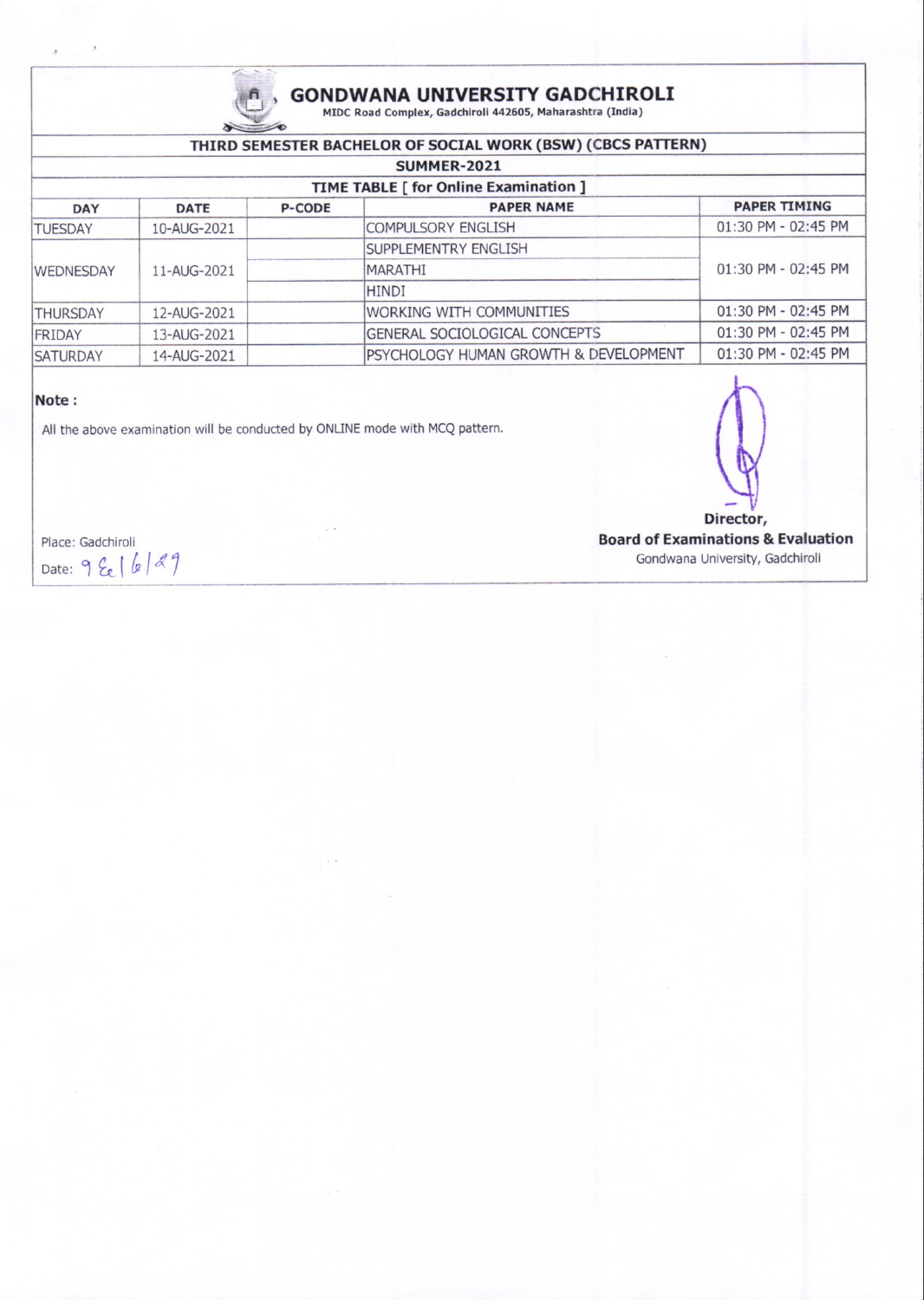

## **GONDWANA UNIVERSITY GADCHIROLI**<br>MIDC Road Complex, Gadchiroli 442605, Maharashtra (India)

#### FOURTH SEMESTER BACHELOR OF SOCIAL WORK (BSW) (CBCS PATTERN)

| SUMMER-2021<br>TIME TABLE [ for Online Examination ] |             |  |                                     |                     |  |  |  |
|------------------------------------------------------|-------------|--|-------------------------------------|---------------------|--|--|--|
|                                                      |             |  |                                     |                     |  |  |  |
| <b>TUESDAY</b>                                       | 10-AUG-2021 |  | <b>ENGLISH</b>                      | 03:15 PM - 04:30 PM |  |  |  |
| <b>WEDNESDAY</b>                                     | 11-AUG-2021 |  | <b>MARATHI</b>                      | 03:15 PM - 04:30 PM |  |  |  |
|                                                      |             |  | <b>SUPPLEMENTRY ENGLISH</b>         |                     |  |  |  |
|                                                      |             |  | <b>HINDI</b>                        |                     |  |  |  |
| <b>THURSDAY</b>                                      | 12-AUG-2021 |  | MANAGEMENT OF WELFARE SERVICES      | 03:15 PM - 04:30 PM |  |  |  |
| FRIDAY                                               | 13-AUG-2021 |  | SOCIAL WORK RESEARCH (FUNDAMENTALS) | 03:15 PM - 04:30 PM |  |  |  |
| <b>SATURDAY</b>                                      | 14-AUG-2021 |  | PSYCHOLOGY OF AGEING & DEVELOPMENT  | 03:15 PM - 04:30 PM |  |  |  |
|                                                      |             |  |                                     |                     |  |  |  |

#### Note :

 $\ddot{\phi}$ 

All the above examination will be conducted by ONLINE mode with MCQ pattern.

 $\bigcap$  $\mathbb{W}$  $\bigcup_{\text{Director},\text{}}$ 

Place: Gadchiroli Date: 9 Eel 6 29 Board of Examinations & Evaluation Gondwana University, Gadchiroli